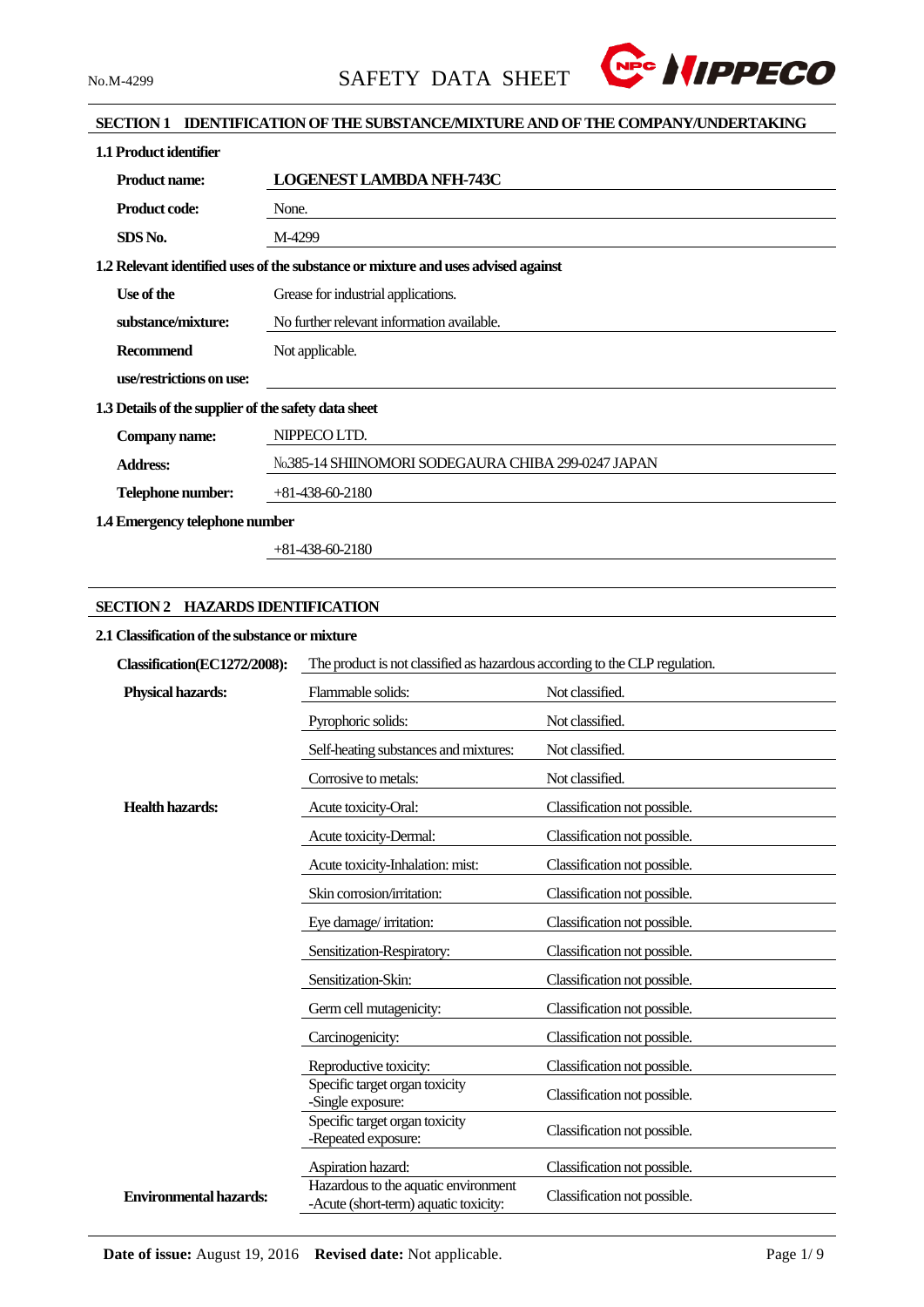

|                                            | Hazardous to the aquatic environment<br>Classification not possible.<br>-Chronic (long term) aquatic toxicity: |
|--------------------------------------------|----------------------------------------------------------------------------------------------------------------|
|                                            | The hazards without the above mention are "Not applicable" or "Classification not possible".                   |
| Classification(OSHA HCS 29 CFR 1910.1200): |                                                                                                                |
|                                            | The product is not classified as hazardous according to OSHA GHS regulations within the                        |
|                                            | <b>United States.</b>                                                                                          |
| 2.2 Label elements                         |                                                                                                                |
| Hazard pictogram(s):                       | No pictogram.                                                                                                  |
| Signal word:                               | No signal word.                                                                                                |
| Hazard statement(s):                       | No hazard statement.                                                                                           |
| Precautionary statement(s):                |                                                                                                                |
| <b>Prevention:</b>                         | Not required.                                                                                                  |
| <b>Response:</b>                           | Not required.                                                                                                  |
| <b>Storage:</b>                            | Not required.                                                                                                  |
| Disposal:                                  | Not required.                                                                                                  |
| 2.3 Other hazards                          |                                                                                                                |
| Other hazards which do                     | Oil mist or vapors from this material at high temperatures (above $260^{\circ}$ C) may irritate respiratory    |
| not result in classification:              | passages.                                                                                                      |
|                                            | Inhalation of decomposition products of this material may cause polymer fume fever, a                          |
|                                            | temporary flu-like illness accompanied by fever, chills, and sometimes cough, of                               |
|                                            | approximately 24 hours duration.                                                                               |
|                                            |                                                                                                                |

#### **SECTION 3 COMPOSITION/INFORMATION ON INGREDIENTS**

**Substance/mixture** Mixture

| Ingradient(s):       |              |              |          |              |               |                 |                 |             |
|----------------------|--------------|--------------|----------|--------------|---------------|-----------------|-----------------|-------------|
| <b>Chemical name</b> | CAS#         | EC#          | Wt%      | EU           | EU            | <b>USA</b>      | ACGIH           | EU          |
| / generic name       |              |              |          | Hazard class | Category code | <b>OSHA PEL</b> | <b>TLV</b>      | <b>ILV</b>  |
| Perfluorinated       | Confidential | Confidential | 70-80    | None         | None          | Not established | Not established | Not         |
| polyethers base oil  |              |              |          |              |               |                 |                 | established |
| Poly tetra fluoro    | Confidential | Confidential | 20-30    | None         | None          | Not established | Not established | Not         |
| ethylene thickener   |              |              |          |              |               |                 |                 | established |
| <b>Additives</b>     | Confidential | Confidential | $\leq$ 5 | None         | None          | Not established | Not established | Not         |
|                      |              |              |          |              |               |                 |                 | established |

# **Carcinogen:**

|                                                                                                                           | <b>Chemical name:</b> None. <b>CAS#:</b>  | Reference: |  |
|---------------------------------------------------------------------------------------------------------------------------|-------------------------------------------|------------|--|
| No component of this product is listed as a human carcinogen or a potential carcinogen in IARC Monographs, U.S. NTP, OSHA |                                           |            |  |
| regulation, and Annex VI of Regulation (EC) 1272/2008.                                                                    |                                           |            |  |
| <b>PBT</b> substance and vPvB substance:                                                                                  |                                           |            |  |
|                                                                                                                           | <b>Chemical name:</b> None. <b>CAS#</b> : | Category:  |  |

No component of this product is a PBT or vPvB substance under Regulation (EC)1907/2006.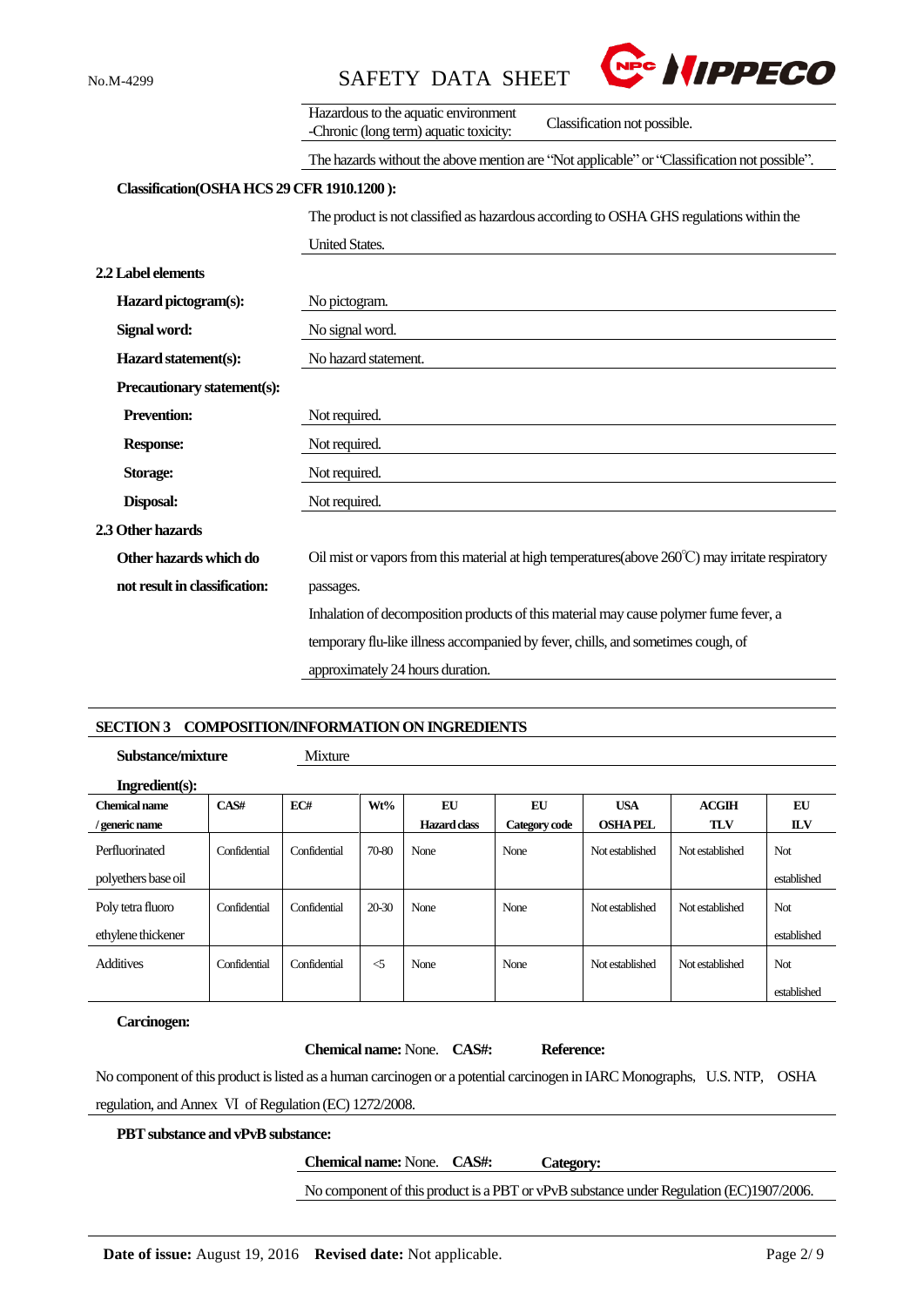

A statement that the specific chemical identity(ies) and/or exact percentage(s) of composition has been withheld as a trade secret.

# **SECTION 4 FIRST AID MEASURES 4.1 Description of first aid measures Inhalation:** Remove exposed person to fresh air if adverse effects are observed. **Skin:** Wash with soap and water. Get medical attention if irritation develops. **Eye:** Flush immediately with water for at least 15 minutes. Get immediate medical attention. **Ingestion:** Do not make person vomit unless directed to do so by medical personnel. **Protection of first-aiders:** No action shall be taken involving any personal risk or without suitable training. **4.2Most important symptoms and effects, both acute and delayed** See SECTION 11 for more detailed information on health effects and symptoms. **4.3 Indication of any immediate medical attention and special treatment needed Notes to physician:** Treatment should in general be symptomatic and directed to relieving any effects.

#### **SECTION 5 FIRE FIGHTING MEASURES**

| 5.1 Extinguishing media                                   |                                                                                                    |
|-----------------------------------------------------------|----------------------------------------------------------------------------------------------------|
| Suitable extinguishing media:                             | Use water fog, foam, dry chemical or carbon dioxide to extinguish flames.                          |
| <b>Unsuitable extinguishing</b>                           | DO NOT use forcible water. See SECTION 11 for more detailed information on health effects          |
| media:                                                    | and symptoms.                                                                                      |
| 5.2 Special hazards arising from the substance or mixture |                                                                                                    |
| Hazards from the substance                                | In a fire or if heated, a pressure increase will occur and the container may burst.                |
| or mixture:                                               | Formation of toxic gases is possible during heating or in case of fire.                            |
| <b>Hazardous combustion</b>                               | Combustion products may include the following:                                                     |
| products:                                                 | Carbon oxides $(CO, CO2)$ , HF, $COF2$ .                                                           |
|                                                           | Decomposition at flame temperatures may form toxic fluorine compounds. Avoid breathing             |
|                                                           | decomposition products.                                                                            |
| 5.3 Advice for firefighters                               |                                                                                                    |
| Special precautions for                                   | Promptly isolate the scene by removing all persons from the vicinity of the incident if there is a |
| fire-fighters:                                            | fire. No action shall be taken involving any personal risk or without suitable training.           |
| Special protective equipment                              | Fire-fighters should wear appropriate protective equipment and self-contained breathing            |
| for fire-fighters:                                        | apparatus with a full face-piece operated in positive pressure mode.                               |

#### **SECTION 6 ACCIDENTAL RELEASE MEASURES**

# **6.1Personal precautions, protective equipment and emergency procedures For non-emergency personnel:** Eliminate all ignition sources. Evacuate surrounding areas.  **For emergency responders:** Particular danger of slipping on leaked/spilled product. **6.2 Environmental precautions**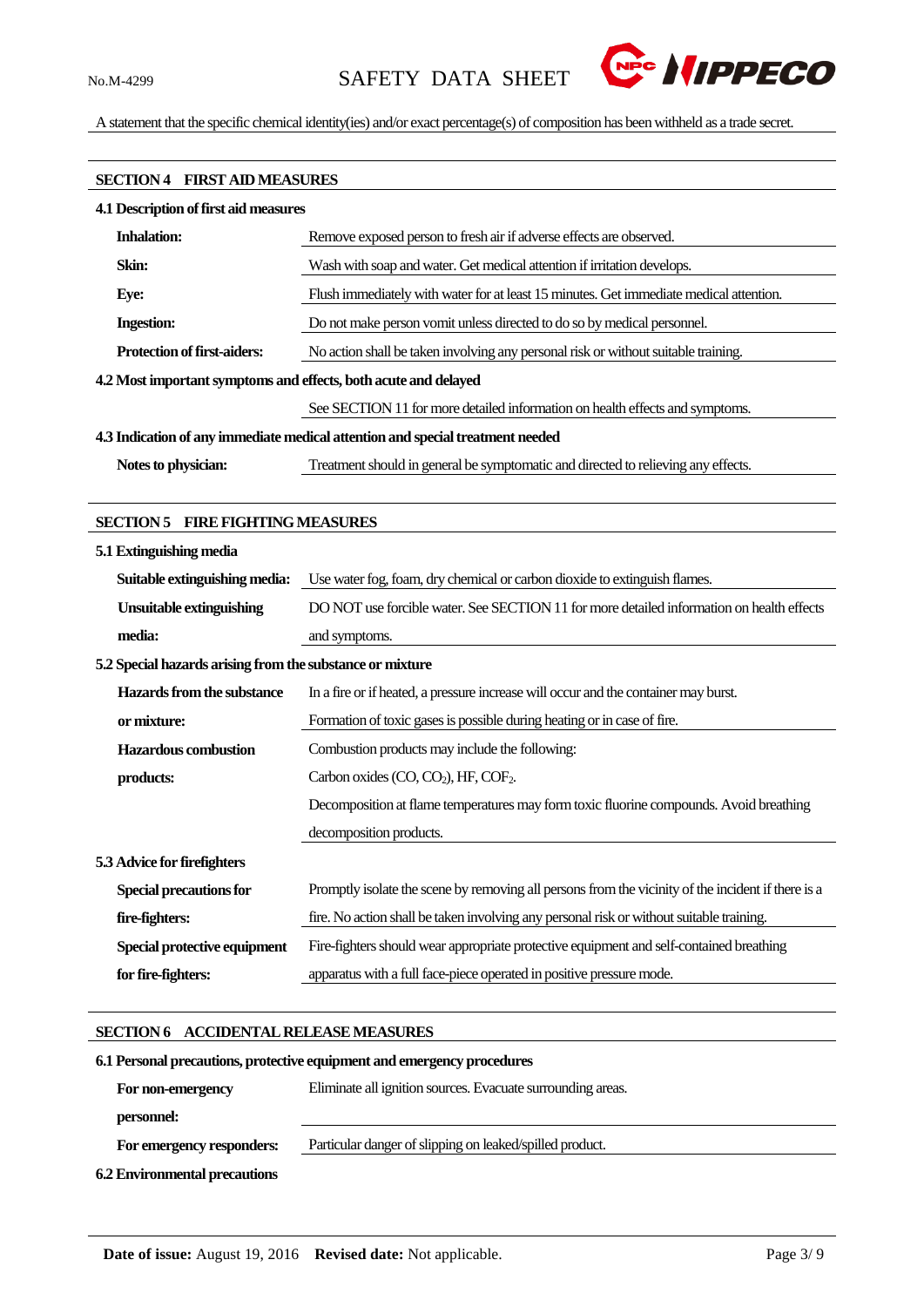

Should be prevented from contaminating soil or from entering sewage and drainage systems

and bodies of water.

| 6.3 Methods and material for containment and cleaning up |                                                                                                    |  |  |  |  |
|----------------------------------------------------------|----------------------------------------------------------------------------------------------------|--|--|--|--|
| Small spill:                                             | Move containers from spill area. Absorb with an inert material and place in an appropriate         |  |  |  |  |
|                                                          | waste disposal container. Dispose of via a licensed waste disposal contractor.                     |  |  |  |  |
| Large spill:                                             | Move containers from spill area. Prevent entry into sewers, water courses, basements or            |  |  |  |  |
|                                                          | confined areas. Contain and collect spillage with non-combustible, absorbent material e.g. sand,   |  |  |  |  |
|                                                          | earth, vermiculite or diatomaceous earth and place in container for disposal according to local    |  |  |  |  |
|                                                          | regulations. Suction or scoop the spill into appropriate disposal or recycling vessels, then cover |  |  |  |  |
|                                                          | spill area with oil absorbent. Dispose of via a licensed waste disposal contractor.                |  |  |  |  |
| 6.4 Reference to other sections                          |                                                                                                    |  |  |  |  |
|                                                          | See SECTION 7 for information on safe handling.                                                    |  |  |  |  |
|                                                          | See SECTION 8 for information on personal protection equipment.                                    |  |  |  |  |
|                                                          | See SECTION 13 for disposal information.                                                           |  |  |  |  |

#### **SECTION 7 HANDLING AND STORAGE**

| 7.1 Precautions for safe handling                                |                                                                                                 |
|------------------------------------------------------------------|-------------------------------------------------------------------------------------------------|
| <b>Protective measures:</b>                                      | Put on appropriate personal protective equipment (see SECTION8).                                |
| Advice on general                                                | Workers should wash hands and face before eating, drinking and smoking.<br>Avoid contact        |
| occupational hygiene:                                            | with eyes, skin and clothing. Avoid breathing vapor or mist. Keep in the original container or  |
|                                                                  | an approved alternative made from a compatible material, kept tightly closed when not in use.   |
|                                                                  | Empty containers retain product residue and can be hazardous. Do not reuse container.           |
| 7.2 Conditions for safe storage, including any incompatibilities |                                                                                                 |
|                                                                  | Store in accordance with local regulations. Store in a dry, cool and well-ventilated area, away |
|                                                                  | from incompatible materials (see SECTION 10). Keep away from heat and direct sunlight.          |
|                                                                  | Keep container tightly closed and sealed until ready for use. Containers that have been opened  |
|                                                                  | must be carefully resealed and kept upright to prevent leakage. Store and use only in           |
|                                                                  | equipment/containers designed for use with this product. Do not store in unlabeled containers.  |
| Not suitable:                                                    | Prolonged exposure to elevated temperature.                                                     |
| 7.3 Specific end use(s)                                          |                                                                                                 |
|                                                                  | No further relevant information available.                                                      |

#### **SECTION 8 EXPOSURE CONTROLS / PERSONAL PROTECTION**

#### **8.1 Control parameters**

No exposure limit value known on the product itself. OHSA PEL: Not established ACGIH TLV: Not established NIOSH REL: Not established EU ILV: Not established

#### **8.2 Exposure controls**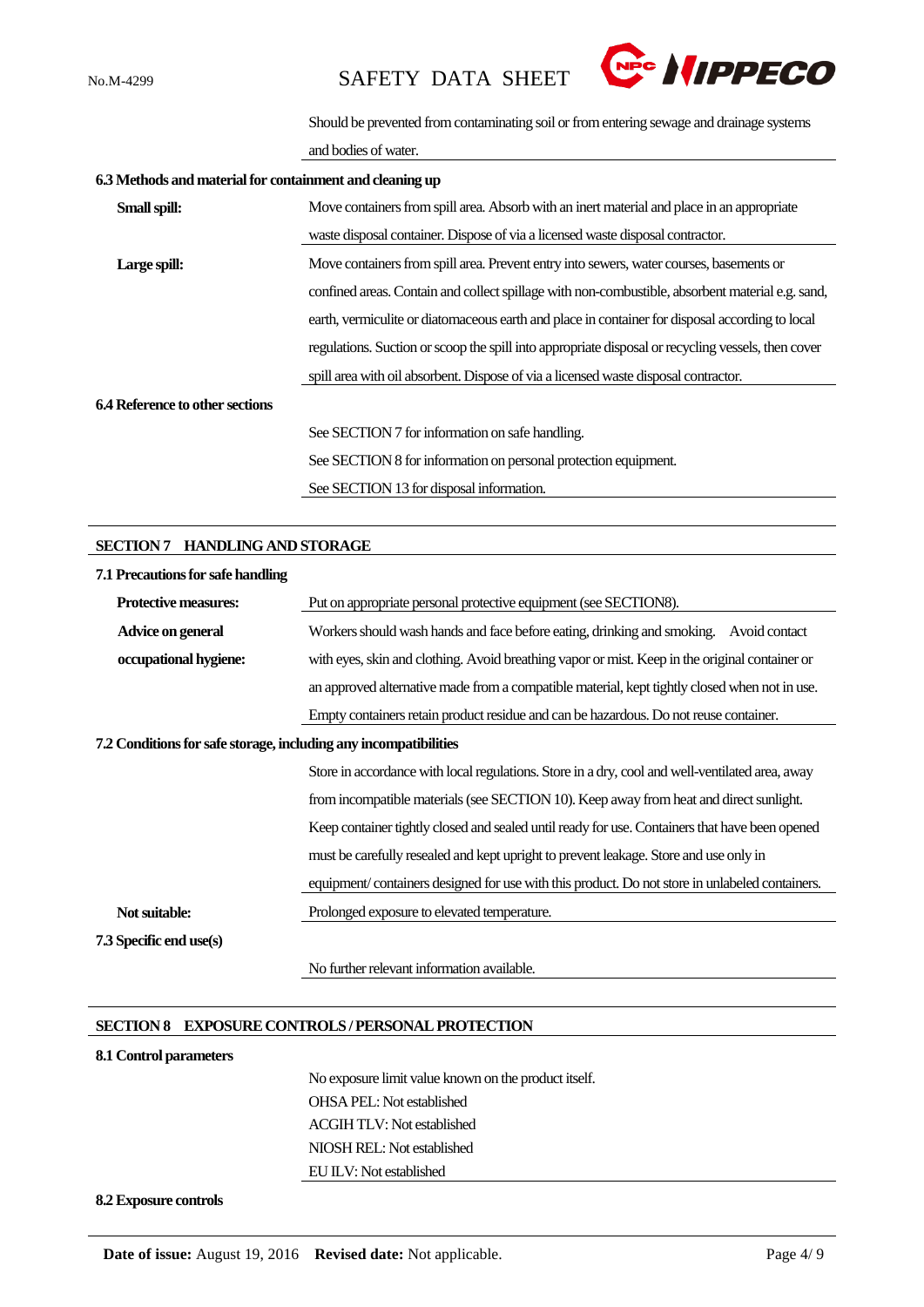

| Appropriate engineering<br>controls:                                  | When mist is generated, the limited part should be ventilated.<br>A washing facility/water for eye and skin cleaning purposes should be present. |                 |                                   |                                                    |
|-----------------------------------------------------------------------|--------------------------------------------------------------------------------------------------------------------------------------------------|-----------------|-----------------------------------|----------------------------------------------------|
| Individual protection measures, such as personal protective equipment |                                                                                                                                                  |                 |                                   |                                                    |
| <b>Eye/face protection:</b>                                           | ⊠                                                                                                                                                | <b>Required</b> | $\Box$ Not required               | Wear safety glasses with side shields.             |
| Skin(hand/other) protection:                                          | ⊠                                                                                                                                                | Required        | $\Box$ Not required               | To prevent contact, wear impervious clothing       |
|                                                                       |                                                                                                                                                  |                 |                                   | such as gloves, apron.                             |
| <b>Respiratory protection:</b>                                        |                                                                                                                                                  | <b>Required</b> | $\boxtimes$ Not required          | No special respiratory protection equipment is     |
|                                                                       |                                                                                                                                                  |                 |                                   | required under normal conditions of use with       |
|                                                                       |                                                                                                                                                  |                 |                                   | adequate ventilation.                              |
|                                                                       |                                                                                                                                                  |                 |                                   | In case of insufficient ventilation, wear suitable |
|                                                                       |                                                                                                                                                  |                 |                                   | respiratory equipment.                             |
| Thermal hazards:                                                      |                                                                                                                                                  | <b>Required</b> | $\boxtimes$ Not required          | Not normally required.                             |
| <b>Environmental exposure</b>                                         |                                                                                                                                                  |                 | Avoid release to the environment. |                                                    |
| controls:                                                             |                                                                                                                                                  |                 |                                   |                                                    |

### **SECTION 9 PHYSICAL AND CHEMICAL PROPERTIES**

#### **9.1 Information on basic physical and chemical properties**

| Appearance:                        | Smooth, milky-white, semi-solid. |
|------------------------------------|----------------------------------|
| Odor:                              | Odorless.                        |
| Odor threshold:                    | Not determined.                  |
| pH:                                | Not determined.                  |
| <b>Melting point/freezing</b>      | Not determined.                  |
| point(°C):                         |                                  |
| <b>Initial boiling point and</b>   | Undetermined.                    |
| boiling range (°C):                |                                  |
| Flash point( $°C$ ):               | Not applicable.                  |
| <b>Evaporation rate:</b>           | Not determined.                  |
| <b>Upper/lower flammability or</b> | Not determined.                  |
| explosive limits:                  |                                  |
| Vapor pressure:                    | Not determined.                  |
| <b>Relative density:</b>           | Not determined.                  |
| Density/specific gravity:          | Ca. $1.9(25^{\circ}\text{C})$    |
| Solubility(ies):                   | Negligible (in water).           |
| Partition coefficient: n-          | Not determined.                  |
| octanol/water:                     |                                  |
| <b>Auto-ignition</b>               | Not determined.                  |
| temperature(°C):                   |                                  |
| <b>Decomposition</b>               | Not determined.                  |
| temperature(°C):                   |                                  |
| Viscosity (m Pa s):                | Not determined.                  |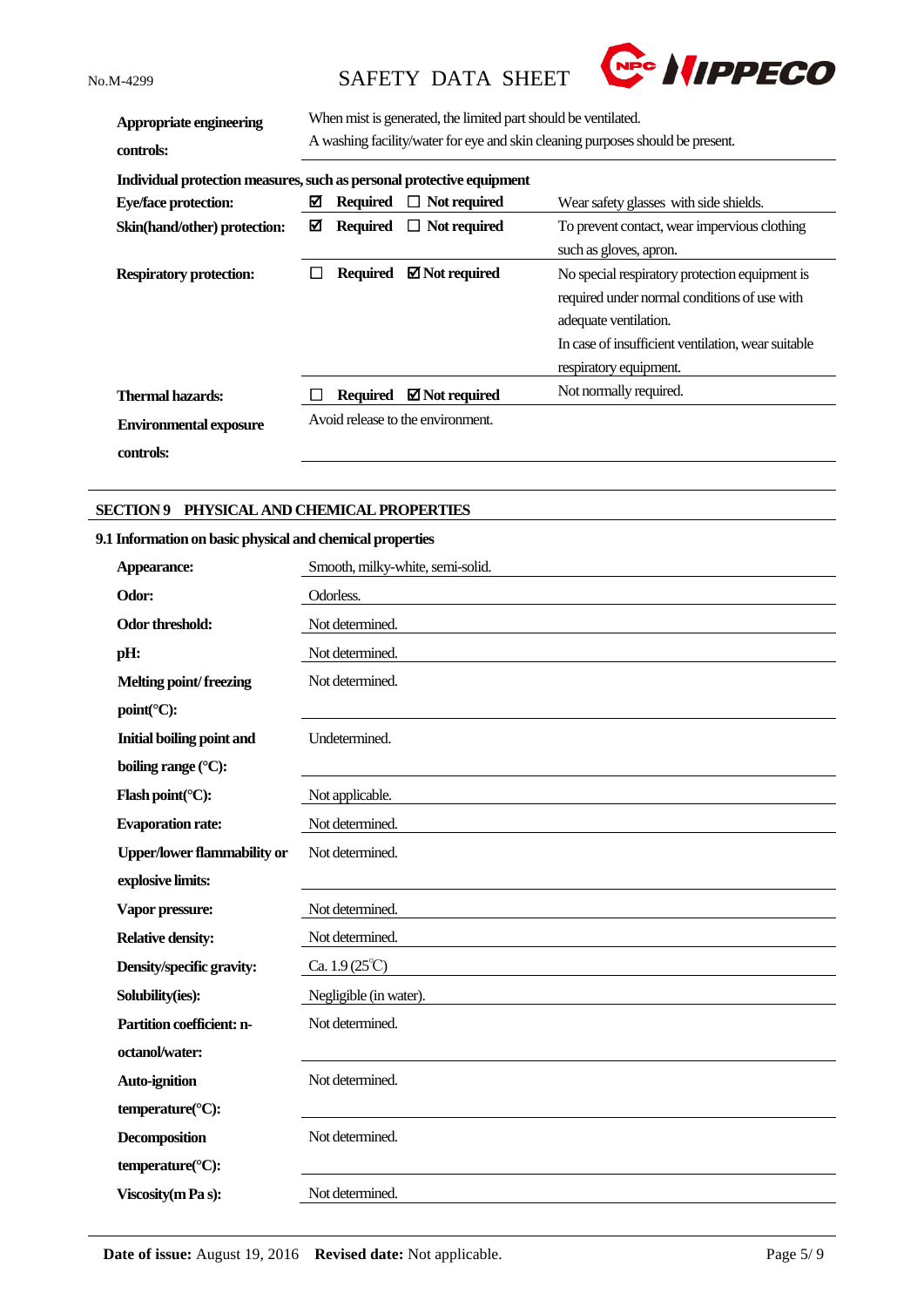

**Explosive properties:** Not determined.

**Oxidizing properties:** Not determined.

**9.2 Other information** .

No further relevant information available.

| SECTION 10 STABILITY AND REACTIVITY                                      |                                                                                           |
|--------------------------------------------------------------------------|-------------------------------------------------------------------------------------------|
| 10.1 Reactivity                                                          | No specific test data available for this product.                                         |
| 10.2 Chemical stability                                                  | $\boxtimes$ Stable<br>$\Box$ Unstable                                                     |
| 10.3 Possibility of hazardous reactions                                  |                                                                                           |
|                                                                          | May Occur ⊠ Will not occur                                                                |
| 10.4 Conditions to avoid                                                 | Heat, sparks, flames, and other ignition sources.                                         |
| 10.5 Incompatible materials                                              | Acids. Oxidizing agents such as $H_2O_2$ , permanganates and perchlorates.                |
|                                                                          | Halogens and halogenated compounds.                                                       |
| 10.6 Hazardous decomposition products                                    |                                                                                           |
|                                                                          | Carbon oxides (CO, CO <sub>2</sub> ), HF,COF <sub>2</sub>                                 |
|                                                                          | Decomposition at flame temperatures may form toxic fluorine compounds.                    |
|                                                                          |                                                                                           |
| <b>SECTION 11</b>                                                        | <b>TOXICOLOGICAL INFORMATION</b>                                                          |
| 11.1 Information on toxicological effects                                |                                                                                           |
| Likely routes of exposure:                                               | Eye contact, skin, ingestion.                                                             |
|                                                                          | Symptoms related to the physical, chemical, and toxicological characteristics:            |
|                                                                          | See SECTION 4 for skin contact, eye contact, and ingestion.                               |
|                                                                          | Delayed and immediate effects and also chronic effects from short and long term exposure: |
|                                                                          | Not applicable.                                                                           |
| Numerous measures of toxicity:                                           |                                                                                           |
|                                                                          | Not applicable.                                                                           |
| <b>Acute toxicity:</b>                                                   | Oral: No data available.                                                                  |
|                                                                          | Dermal: No data available.                                                                |
|                                                                          | Inhalation (vapor): No data available.                                                    |
|                                                                          | Inhalation (mist): No data available.                                                     |
| Skin corrosion/irritation:                                               | No known significant effects or critical hazards.                                         |
| Serious eye damage/irritation:                                           | No known significant effects or critical hazards.                                         |
| <b>Sensitization-Respiratory:</b>                                        | No known significant effects or critical hazards.                                         |
| <b>Sensitization-Skin:</b>                                               | No known significant effects or critical hazards.                                         |
| Germ cell mutagenicity:                                                  | No known significant effects or critical hazards.                                         |
| <b>Carcinogenicity:</b>                                                  | Base oil, Thickener, Additives: Not listed by IARC, OSHA, NTP, EU and ACGIH.              |
| <b>Toxic to reproduction:</b>                                            | No known significant effects or critical hazards.                                         |
| Specific target organ systemic<br>toxicity following single<br>exposure: | No known significant effects or critical hazards.                                         |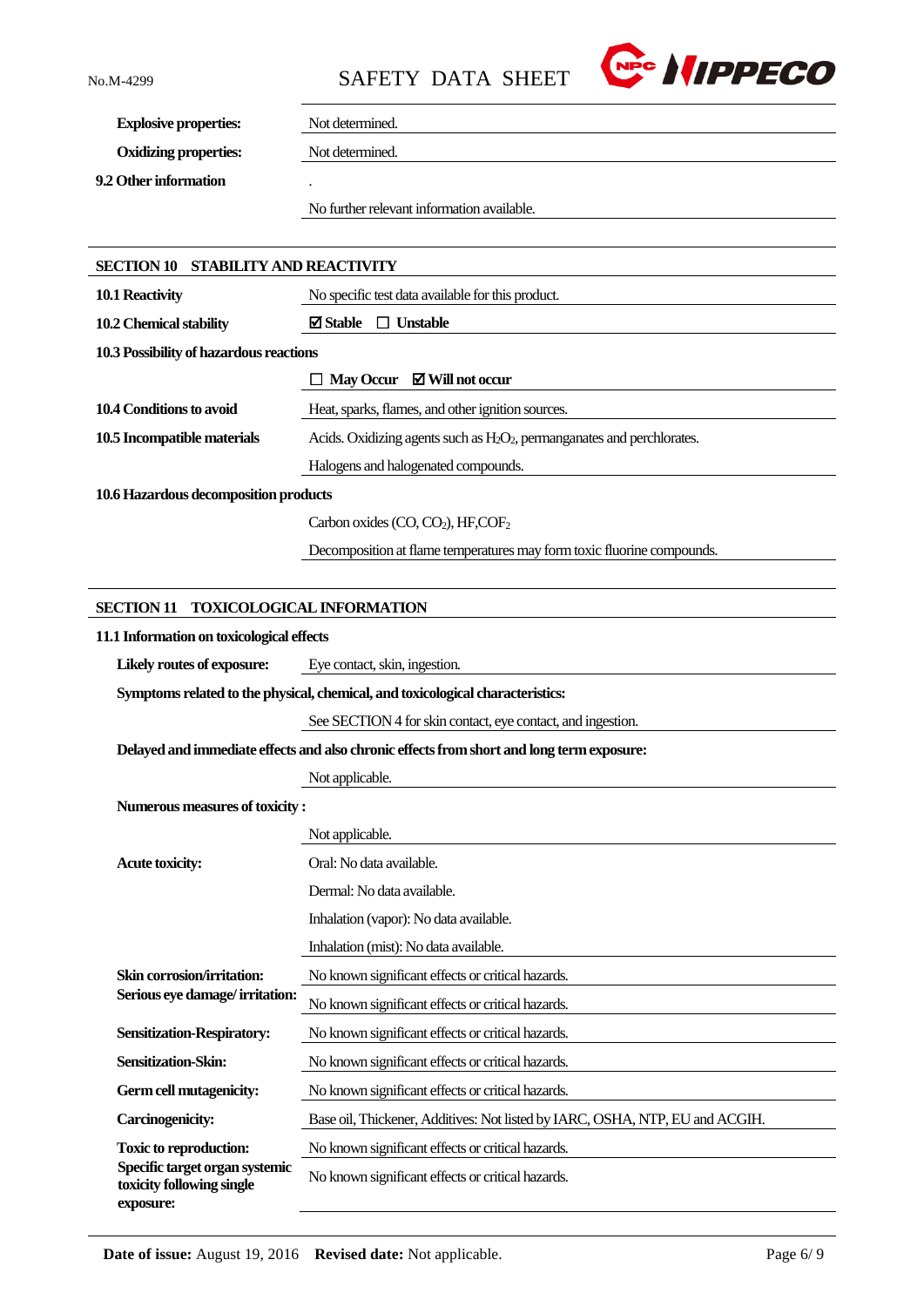

| Specific target organ systemic<br>toxicity following repeated<br>exposure: | No known significant effects or critical hazards. |
|----------------------------------------------------------------------------|---------------------------------------------------|
| <b>Aspiration hazard:</b>                                                  | No known significant effects or critical hazards. |
| <b>Other information:</b>                                                  | No further relevant information available.        |
|                                                                            |                                                   |

# **SECTION 12 ECOLOGICAL INFORMATION**

| 12.1 Toxicity                           |                                                   |  |
|-----------------------------------------|---------------------------------------------------|--|
| <b>Aquatic:</b>                         | No further relevant information available.        |  |
| <b>Terrestrial:</b>                     | No further relevant information available.        |  |
| 12.2 Persistence and degradability      |                                                   |  |
|                                         | No specific test data available for this product. |  |
| 12.3 Bioaccumulative potential          | No further relevant information available.        |  |
| 12.4 Mobility in soil                   | No further relevant information available.        |  |
| 12.5 Results of PBT and vPvB assessment |                                                   |  |
|                                         | Not applicable.                                   |  |
| 12.6 Other adverse effects              | No additional information available.              |  |

### **SECTION 13 DISPOSAL CONSIDERATIONS**

#### **13.1Waste treatment methods**

| <b>Product and packaging:</b> | Place contaminated materials in disposable containers and dispose of in a manner consistent |
|-------------------------------|---------------------------------------------------------------------------------------------|
|                               | with applicable regulations. Contact local environmental or health authorities for approved |
|                               | disposal of this material.                                                                  |

| <b>SECTION 14 TRANSPORT INFORMATION</b>                                       |                                |
|-------------------------------------------------------------------------------|--------------------------------|
| 14.1 UN number                                                                | Not regulated.                 |
| 14.2 UN proper shipping name                                                  | Not regulated.                 |
| 14.3 Transport hazard class(es)                                               | Not regulated.                 |
| 14.4 Packing group                                                            | Not regulated.                 |
| 14.5 Environmental hazards                                                    |                                |
| <b>Marine pollutant:</b>                                                      | $\Box$ Yes Chemical name (wt%) |
|                                                                               | ⊠No                            |
| 14.6 Special precautions for user                                             | Not applicable.                |
| 14.7 Transport in bulk according to Annex II of MARPOL 73/78 and the IBC Code |                                |

Not applicable.

#### **SECTION 15 REGULATORY INFORMATION**

**15.1 Safety, health and environmental regulations/legislation specific for the substance or mixture**

**EU information**

**(EC)1907/2006** Not regulated.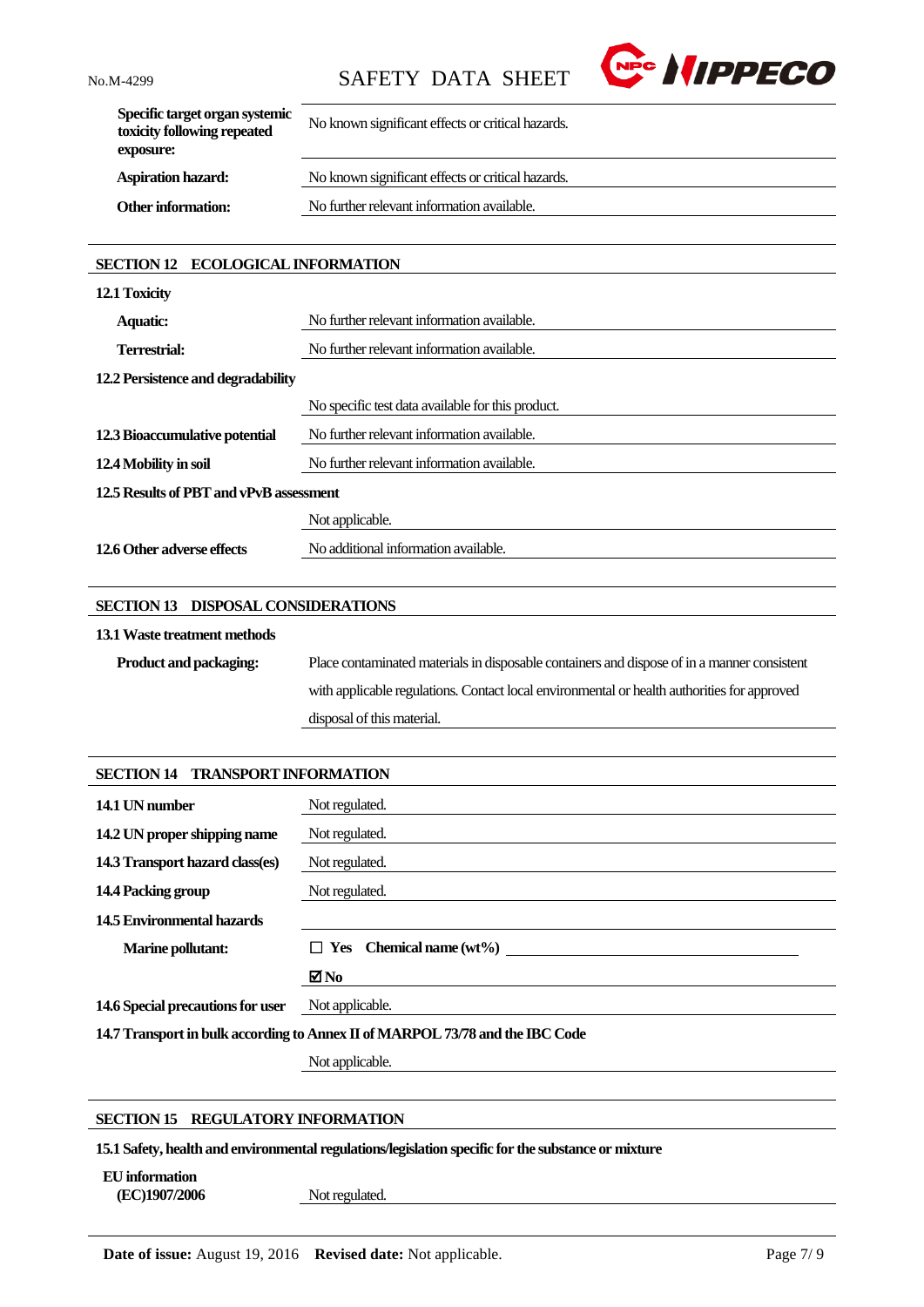

| (EC)1907/2006<br>Title VII:<br>Not regulated.<br>Not regulated.<br>(EC)1005/2009:<br>Not regulated.<br>(EC)805/2004:<br>(EU)649/2012:<br>Not regulated.<br>No further relevant information available.<br>Others:<br><b>USA</b> information<br><b>TSCA</b> (Toxic substances control act)<br>Not regulated. All ingredients are listed.<br>Information on the label under OSHA HCS<br>Signal word:<br>Not required.<br>Hazard statement(s):<br>Not required.<br>Pictogram(s):<br>Not required.<br>Precautionary statement(s):<br>Not required.<br><b>Unclassified hazards</b><br>Not applicable.<br>(HNOC):<br>Percentage of ingredient(s)<br>Not applicable.<br>with unknown toxicity:<br>SARA Title III § 313<br><b>Chemical name: None.</b><br>$Wt\%$ :<br><b>California Proposition 65</b><br><b>Chemical name:</b> None.<br>Wt%:<br>No further relevant information available.<br><b>Others</b><br>This product contains substances for which Chemical Safety Assessments are still required. | Title VII:                      |  |
|---------------------------------------------------------------------------------------------------------------------------------------------------------------------------------------------------------------------------------------------------------------------------------------------------------------------------------------------------------------------------------------------------------------------------------------------------------------------------------------------------------------------------------------------------------------------------------------------------------------------------------------------------------------------------------------------------------------------------------------------------------------------------------------------------------------------------------------------------------------------------------------------------------------------------------------------------------------------------------------------------|---------------------------------|--|
|                                                                                                                                                                                                                                                                                                                                                                                                                                                                                                                                                                                                                                                                                                                                                                                                                                                                                                                                                                                                   |                                 |  |
|                                                                                                                                                                                                                                                                                                                                                                                                                                                                                                                                                                                                                                                                                                                                                                                                                                                                                                                                                                                                   |                                 |  |
|                                                                                                                                                                                                                                                                                                                                                                                                                                                                                                                                                                                                                                                                                                                                                                                                                                                                                                                                                                                                   |                                 |  |
|                                                                                                                                                                                                                                                                                                                                                                                                                                                                                                                                                                                                                                                                                                                                                                                                                                                                                                                                                                                                   |                                 |  |
|                                                                                                                                                                                                                                                                                                                                                                                                                                                                                                                                                                                                                                                                                                                                                                                                                                                                                                                                                                                                   |                                 |  |
|                                                                                                                                                                                                                                                                                                                                                                                                                                                                                                                                                                                                                                                                                                                                                                                                                                                                                                                                                                                                   |                                 |  |
|                                                                                                                                                                                                                                                                                                                                                                                                                                                                                                                                                                                                                                                                                                                                                                                                                                                                                                                                                                                                   |                                 |  |
|                                                                                                                                                                                                                                                                                                                                                                                                                                                                                                                                                                                                                                                                                                                                                                                                                                                                                                                                                                                                   |                                 |  |
|                                                                                                                                                                                                                                                                                                                                                                                                                                                                                                                                                                                                                                                                                                                                                                                                                                                                                                                                                                                                   |                                 |  |
|                                                                                                                                                                                                                                                                                                                                                                                                                                                                                                                                                                                                                                                                                                                                                                                                                                                                                                                                                                                                   |                                 |  |
|                                                                                                                                                                                                                                                                                                                                                                                                                                                                                                                                                                                                                                                                                                                                                                                                                                                                                                                                                                                                   |                                 |  |
|                                                                                                                                                                                                                                                                                                                                                                                                                                                                                                                                                                                                                                                                                                                                                                                                                                                                                                                                                                                                   |                                 |  |
|                                                                                                                                                                                                                                                                                                                                                                                                                                                                                                                                                                                                                                                                                                                                                                                                                                                                                                                                                                                                   |                                 |  |
|                                                                                                                                                                                                                                                                                                                                                                                                                                                                                                                                                                                                                                                                                                                                                                                                                                                                                                                                                                                                   |                                 |  |
|                                                                                                                                                                                                                                                                                                                                                                                                                                                                                                                                                                                                                                                                                                                                                                                                                                                                                                                                                                                                   |                                 |  |
|                                                                                                                                                                                                                                                                                                                                                                                                                                                                                                                                                                                                                                                                                                                                                                                                                                                                                                                                                                                                   |                                 |  |
|                                                                                                                                                                                                                                                                                                                                                                                                                                                                                                                                                                                                                                                                                                                                                                                                                                                                                                                                                                                                   |                                 |  |
|                                                                                                                                                                                                                                                                                                                                                                                                                                                                                                                                                                                                                                                                                                                                                                                                                                                                                                                                                                                                   |                                 |  |
|                                                                                                                                                                                                                                                                                                                                                                                                                                                                                                                                                                                                                                                                                                                                                                                                                                                                                                                                                                                                   |                                 |  |
|                                                                                                                                                                                                                                                                                                                                                                                                                                                                                                                                                                                                                                                                                                                                                                                                                                                                                                                                                                                                   |                                 |  |
|                                                                                                                                                                                                                                                                                                                                                                                                                                                                                                                                                                                                                                                                                                                                                                                                                                                                                                                                                                                                   |                                 |  |
|                                                                                                                                                                                                                                                                                                                                                                                                                                                                                                                                                                                                                                                                                                                                                                                                                                                                                                                                                                                                   |                                 |  |
|                                                                                                                                                                                                                                                                                                                                                                                                                                                                                                                                                                                                                                                                                                                                                                                                                                                                                                                                                                                                   |                                 |  |
|                                                                                                                                                                                                                                                                                                                                                                                                                                                                                                                                                                                                                                                                                                                                                                                                                                                                                                                                                                                                   | 15.2 Chemical safety assessment |  |
|                                                                                                                                                                                                                                                                                                                                                                                                                                                                                                                                                                                                                                                                                                                                                                                                                                                                                                                                                                                                   |                                 |  |
|                                                                                                                                                                                                                                                                                                                                                                                                                                                                                                                                                                                                                                                                                                                                                                                                                                                                                                                                                                                                   |                                 |  |

# **SECTION 16 OTHER INFORMATION**

| <b>Other Information</b>                       |                                      |
|------------------------------------------------|--------------------------------------|
|                                                | No additional information available. |
| Date of Issue:                                 | August 19, 2016                      |
| The date of preparation of the Not applicable. |                                      |
| SDS or the last change to it:                  |                                      |
|                                                |                                      |

**Literature reference:**

**- U.S. Department of Labor, 29CFR Part 1910.**

**- U.S. Environmental Protection Agency, 40CFR Part 372.**

**- U.S. Consumer Product Safety Commission, 16CFR Part 1500.**

**- ACGIH, Threshold Limit Values for Chemical Substances and Physical Agents and Biological Exposure Indices.**

**- U.S. Department of Health and Human Services National Toxicology Program, Annual Report on Carcinogens.**